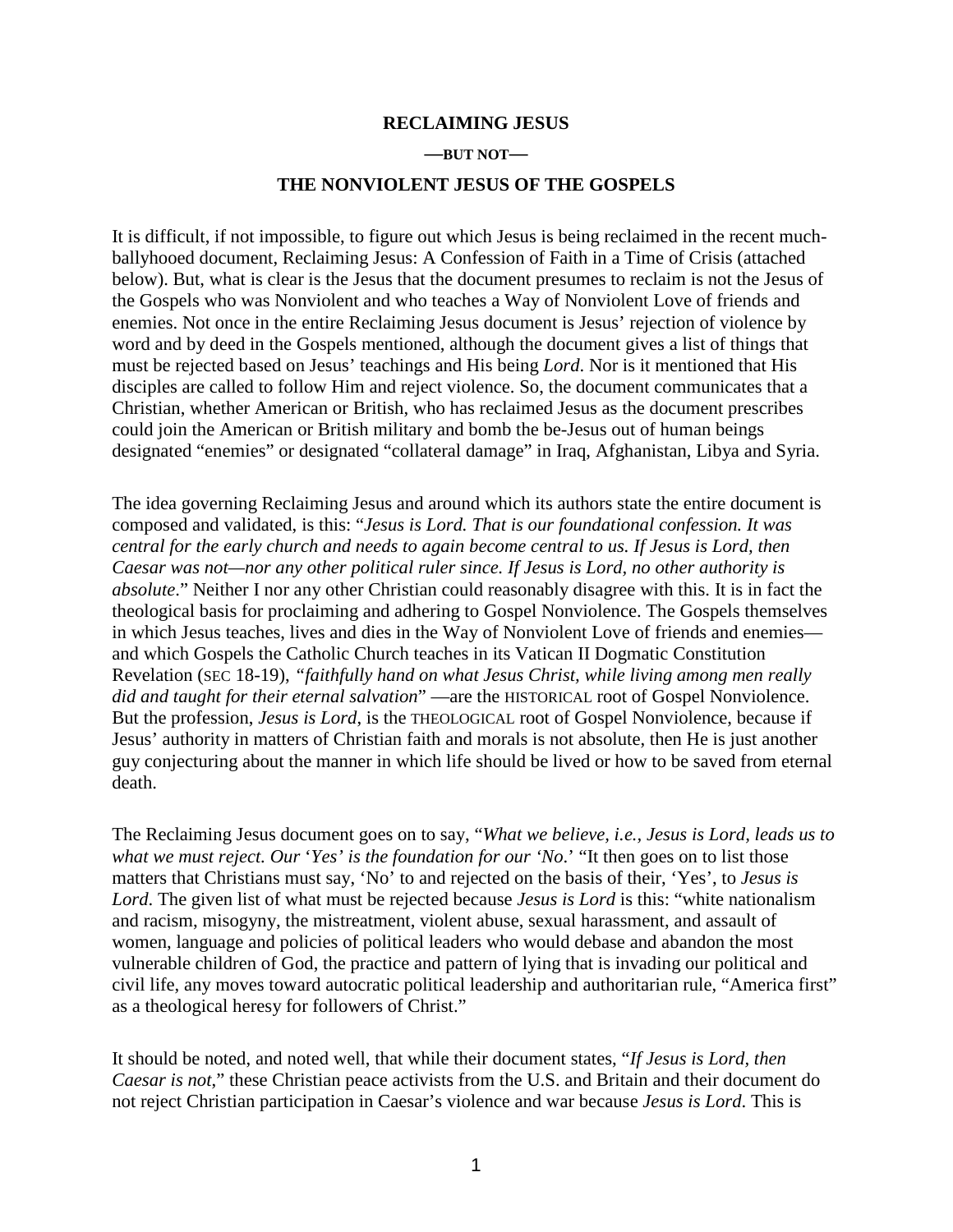bizarre since the Lord Jesus' rejection of violence in the Gospels is unambiguous. It is strange since the authors respective countries are two of the greatest purveyors of violence in the world historically and today. It is gravely disingenuous since the Christians in their societies did and do most of the violence done by each country. *Reclaiming Jesus* and proclaiming *Jesus is Lord* in such societies should, at a minimum, mean rejecting participation in the legal and illegal, romantic and sorted violence of these societies and their institutions that incarnationally follow the way and use the means of the violent Caesar rather than the Nonviolent Jesus. It should mean at least this because,

"*Jesus taught that violence belongs to the Reign of Satan, and that men must expel violence if they wish to liberate themselves from the Reign of Satan. If Jesus did not reject any type of violence for any purpose, then we know nothing of him. No reader of the New Testament, simple or sophisticated, can retain any doubt of Jesus' position toward violence directed to persons, individual or collective, organized or free enterprise, he rejected it totally. Jesus in no way accepts violence as a means of controlling violence.*

Jesus presents in His words and life not only a good way of doing things, not only an ideal to be *executed whenever it is convenient, but the only way of doing what He did."* (Quoted section is from the Catholic Biblical scholar, REV. JOHN L. MCKENZIE.)

It is, however, not surprising that no mention is made of reclaiming the Nonviolent Jesus of the Gospels. Some of the authors of this document were formally on Barack Obama's, aka Barack Obomba's, spiritual consultation team. And, one the authors is the episcopal chaplain of the British royalty—a gene pool that has never existed, cannot exists and does not exist without gargantuan amounts of violence being employed to sustain it and to protect its unholy and promiscuous accumulation of luxury wealth in the face of thousands of human beings writhing in pain and unnecessarily perishing daily because they lack the few cents to procure the needed food or medicine. The hording of luxury wealth in a world where billions do not have the bare necessities needed to live can only be defended and sustained by violence.

If a Christian were to truly desire to reclaim the Jesus of the Gospels—the only Jesus there ever was or will be—it takes no literary skill to say,

"*What cannot be done without violence cannot be done by a faithful follower of the Lord Jesus. A Christian cannot follow Jesus' "new commandment" to "Love one another as I have loved you," and use violence to do good or to fight evil*."

But this is exactly the Jesus that this document and its peace activists authors do not want to reclaim, any more than the institutional Churches of Christianity want to reclaim Him. Both want a "Jesus" who endorses violence so they can carry out their plans to make the world a better place by using violence, whatever their plans may be.

So which Jesus is this Reclaiming Jesus document trying to reclaim? It is trying to reclaim—or more accurately trying to propagandize—a "Jesus" that never existed in history as a person—a violent liberal-Constantinian Jesus. But a violent liberal-Constantinian "Jesus" is no more the reality of the Person revealed and proclaimed in the Gospels than is a violent conservative-Constantinian Jesus. They are mirror images of each other in terms of the means they use to respond to evil and to promote the good. What each calls Christian love is saturated with violence—that is, with that phenomenon that "*Jesus teaches belongs to the Reign of Satan*." It is